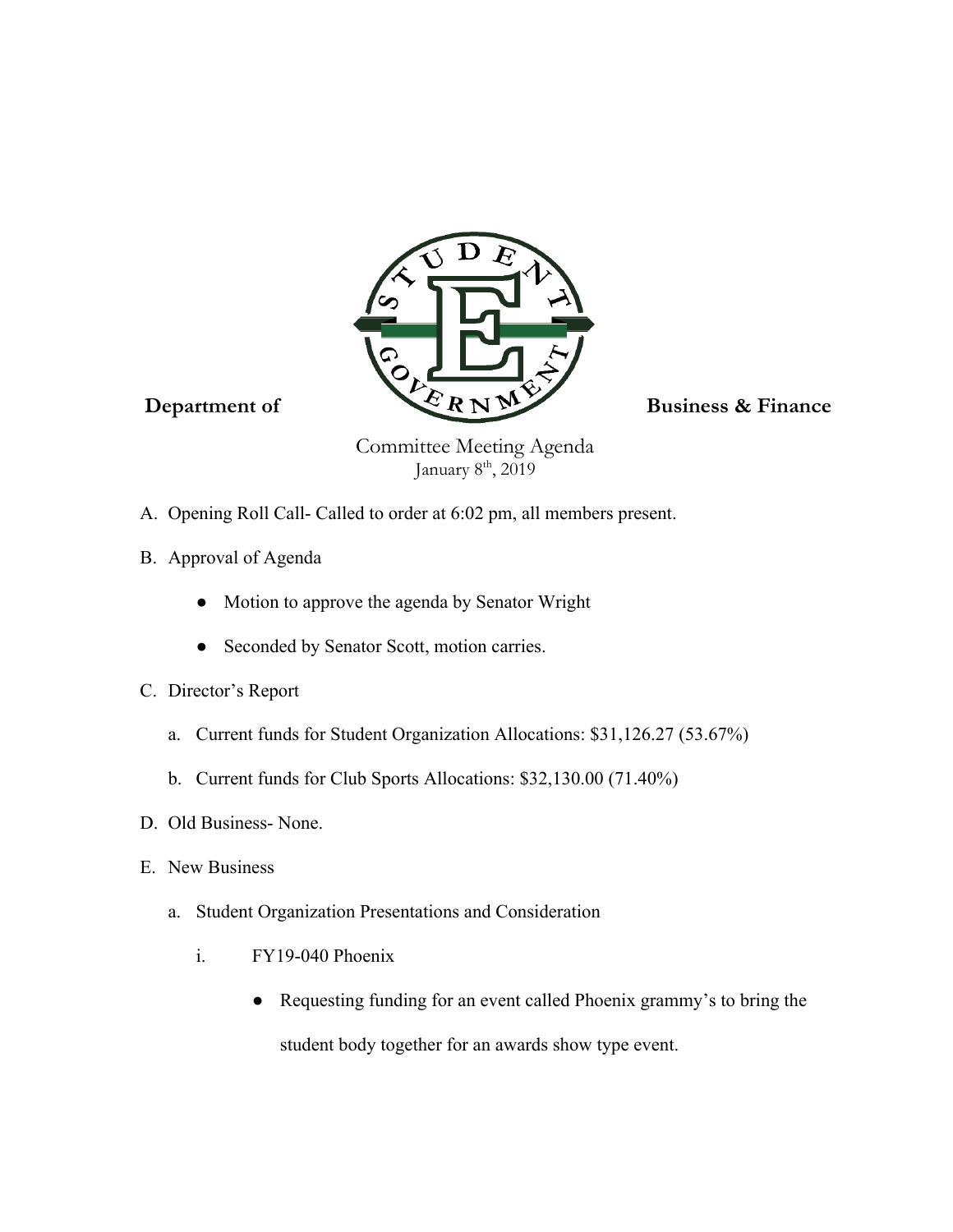- Asking for a total of \$2,317.00
- Move to questioning
	- Questions about the turnout of the event
	- Fundraising questions
- Move to a vote
	- Vote ending in 4 yes's and 0 no's with Director Francis abstaining.
- ii. FY19-041 PRSSA
	- Requesting funding for a past event for a PRSSA development conference
	- Asking for a total of \$1,643.86
	- Move to questioning
		- 50-60 people attended
	- Move to discussion
		- Max for catering is \$1,000 amount will be changed to this max.
	- Move to a vote
		- Vote ending in 4 yes's and 0 no's with Director Francis abstaining.
- iii. FY19-042 Black Student Union- Not present.
- iv. FY19-043 Club Hockey
	- Requesting funding for ice fees.
	- Asking for a total of \$4,060.
	- Move to questioning- None.
	- Move to discussion- None
	- Move to a vote